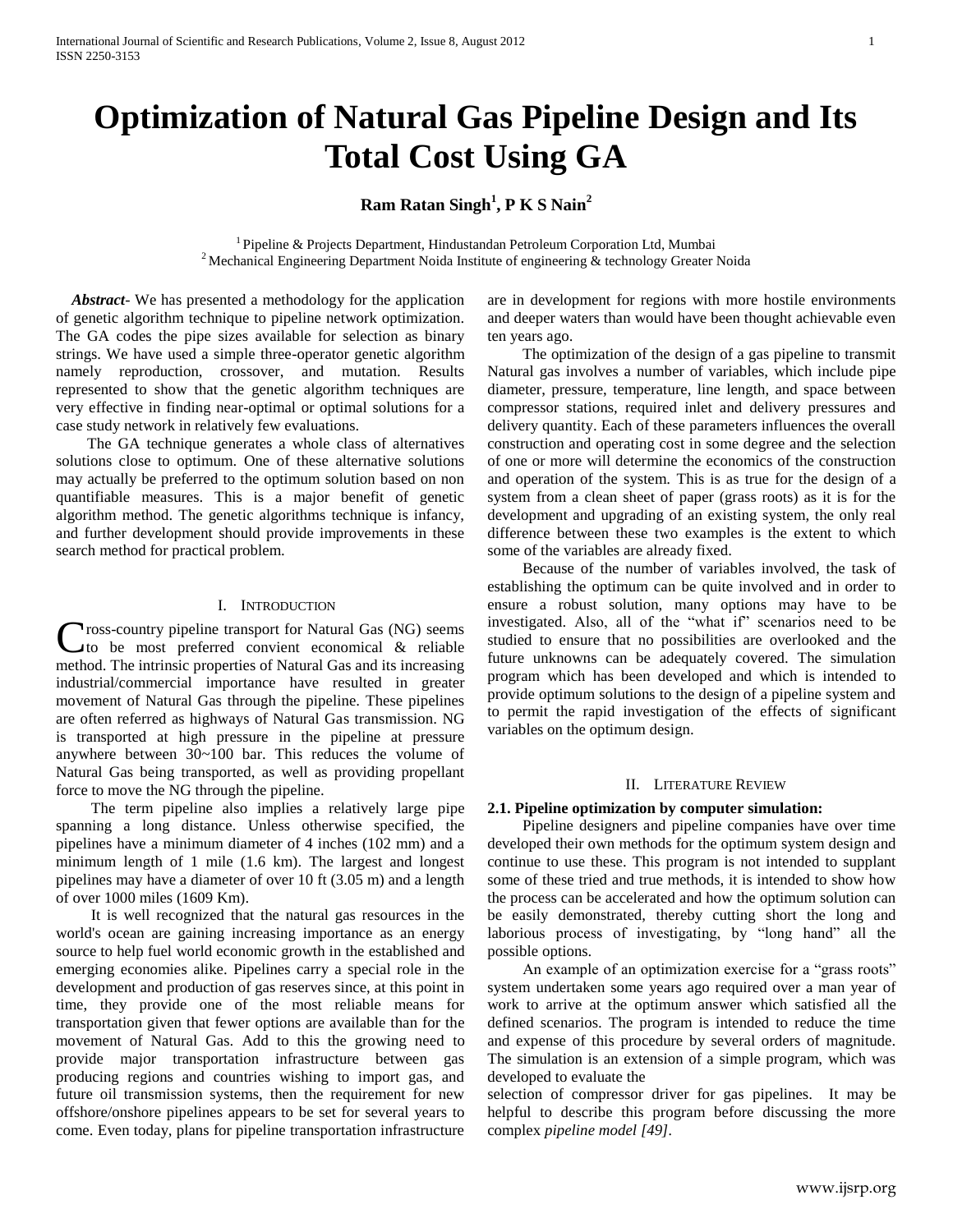# **2.1.1 Selection of Compressor Driver:**

 A question that frequently arises for the system designer concerns the selection of a compressor driver. Should a gas turbine, an electric motor or a reciprocating engine drive the compressor, and what will be the owning and operating cost of each option?

 The key variables in this study are the capital costs, the maintenance costs, the fuel or energy costs, the utilization and the overall efficiency of each option. Combining these in a simple model allows the designer to show the overall cost of each on an annual and a total life of project cost basis. In addition to this, the program permits a number of sensitivity studies to be carried out, demonstrating the effect of changes in cost of fuel and utilization, for example. This program has been successfully employed in a number of feasibility studies to demonstrate to clients the possible choices within the constraints of operating variables such as energy costs and utilization.

 An example of the application of this program is a comparison between an existing electrically driven compressor on a pipeline and the possibility of its replacement by a gas turbine. The question of replacement of the driver arose because of a projected increase in utility rates.

 The use of the program permitted a very rapid review of the consequences of changes in the power costs and a graphical.

# **2.1.2 The Pipeline Program:**

 The foregoing compressor program has relatively few variable parameters; the pipeline case has considerably more and involves a greater degree of calculation. The principal variables for a pipeline and the dependent parameters can be listed as follows: Maximum pressure, limits of pipe stress, affecting pipe thickness and pipe cost; Throughput, affecting pipe diameter, compressor (pump) horsepower and cost; Compressor station spacing, affecting compressor (pump) horsepower and cost; Delivery pressure limits; Line length.

 The cost elements include not only material cost but also construction cost, operating cost and maintenance, fuel or energy cost and represent the life cycle cost of the project.

 A general definition is the transport of a volume of gas "Q" from point "A" to point "B" over a distance of "X" km. A typical case for a green fields pipeline project would specify the throughput and the length of the line from reception point to delivery and the limiting pressure at delivery. The evaluation would then examine the impact of pipe stress limit and maximum pressure, variations in pipe diameters, compressor station spacing and horsepower, from which a set of "J" curves can be produced.

 The depiction of these relationships in a 2-dimensional form requires a number of different screens, each one of which can demonstrate an optimum point, assuming for example that least capital cost or the least oweing an operating cost are the desiredends.

 The simulation program provides outputs in the form of Tables, which provide data on all parameters influencing the design of the pipeline. Since the number of variables is large when a new pipeline design is being considered, several screens are incorporated in the output.

 However the ultimate objective is a series of Jcurves which will, in combination, show the influence of changes in the key variables. The optimum pipeline system may be presumed to be the system, which, within the prescri limits, will provide the lowest or most economic cost of transportation for the quantity of fluid.

# **2.1.3 The Pipe Track Program:**

 The development of the pipe track program follows the pattern of the Compressor driver program, using established pipeline data and formulae and compressor data and formulae. The first element comprises the hydraulic analysis which is based upon the use of one or other of the well known fluid flow formulae, in the examples used, the modified Panhandle has been incorporated. This permits the relation between throughput and pipe size and compression power to be established. One of the key parameters and the basis for design will be the maximum operating pressure. Selection of maximum pressure for the system and the throughput required the effect of compressor station spacing and pipe diameter could be demonstrated.

 With the hydraulic calculations set up in terms of maximum pressure, throughput and pipe size, the compressor power can be found as a function of station spacing, and following this process compressor capital and operating cost can be established, given assumptions on fuel or energy cost and escalation. The calculation process includes all cost elements as well as the hydraulics, stress and thermodynamic performance elements.Any combination of key parameters can be used to explore the effect of changes in the others to show the impact on overall cost.

# **2.1.4 Cost:**

 The cost elements include all of the above physical parameters: Cost of material, pipe, cost of compressors, cost of fuel and energy, cost of construction, cost of operation, (fuel maintenance; utilization), total life cycle cost, etc.

 The cost of each and every set of variations can be tabulated on a year by year basis and the total cost over the project life compared.

 Costs are backed up with an extensive database of all the cost components and the performance of compression units based on latest published information.

 The cost components can be varied to include changes as a result of new technology. For example, high-speed electric drive for compressors, new construction techniques, etc.

 The program is not limited to the evaluation within the above defined problem limits but may be extended to examine the impact of a change in quantity to be delivered on the overall economics as would be the case of expansion of an existing system. It also could influence the initial design of a new system to study the possible effects of future, additional supplies being brought on stream.

# **2.2 Pipeline optimization using differential Evolution:**

 Differential Evolution (DE), an evolutionary computation technique *[31]*, is applied for the optimal design of gas pipeline transmission network in this study. The design of an efficient and economical network involves many parameters in a gas transmission system such as source of gas, delivery sites with pipeline segments and compressors, etc. In addition, there are many equality and inequality constraints to be satisfied making the problem highly complex. Hence an efficient strategy is needed in searching for the global optimum. DE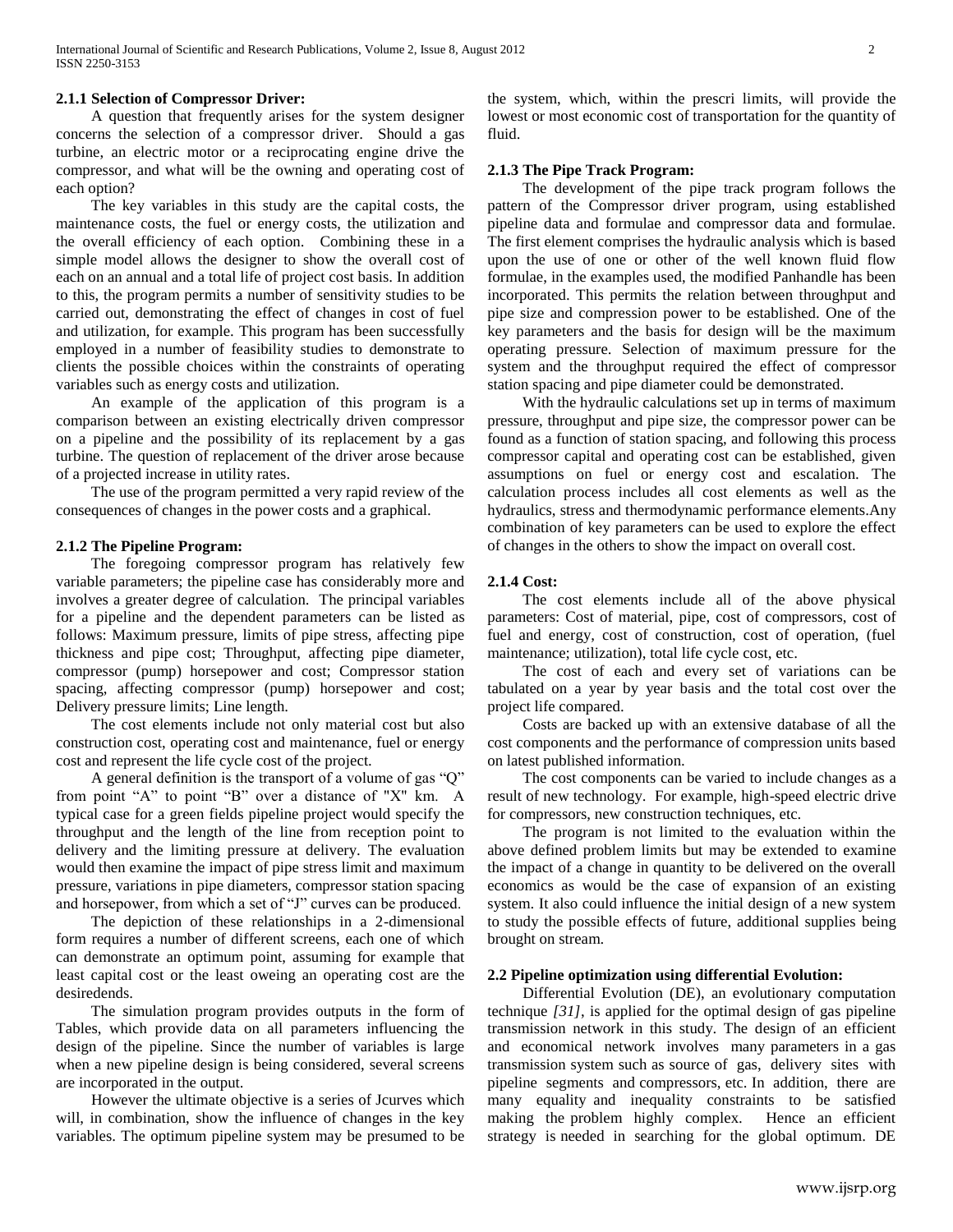has been successfully applied for this complex and highly non-linear problem. The results obtained are compared with those of nonlinear programming technique and branch and bound algorithm. DE is able to find an optimal solution satisfying all the constraints. The proposed strategy takes less computational time to converge when compared to the existing techniques without compromising with the accuracy of the parameter estimates.

 In this age of high competition in the several industries, it becomes necessary to cut down capital and operating costs as much as possible. Specifically in case of Chemical industries, the main focus is on reducing the processing costs, which include heating, cooling, transfer of various streams involved in any operational unit. The gas transmission network, which forms a considerable fraction of the operating cost, is also one of the focus areas. Broadly, a gas transmission system includes source of gas, delivery sites with the pipeline segments and compressor stations used to achieve desired pressure at the delivery site. As the design of an efficient and economical gas transmission network involves a lot of design parameters which directly/indirectly affect the capital and operating costs, this topic deserves special attention. Over the years, various aspects of the problem have been addressed *[18-25]. Larson and Wong [18]* determined the steady state optimal operating conditions of a straight natural pipeline with compressors in series using dynamic programming to find the optimal suction and discharge pressures. The length and diameter of the pipeline segment were assumed to be constant because of limitations of dynamic programming. *Martch and McCall [20]* modified the problem by adding branches to the pipeline segments. However, the transmission network was predetermined because of the limitations of the optimization technique used. *Cheesman [23]* introduced a computer optimizing code in addition to *Martch and McCall [20]* problem. They considered the length and diameters of the pipeline segments to be variables. But their problem formulation did not allow unbranched network, so complicated network systems couldn't be handled. *Olorunniwo [40]* and *Olorunniwo and Jensen [26]* provided further breakthrough by optimizing a gas transmission network including the following features:

1. The maximum number of compressor stations that would ever be required during the specified time horizon.

2. The optimal location of these compressor stations.

3. The initial construction dates of the stations.

4. The optimal solutions of expansion for the compressor stations.

5. The optimal diameter sizes of the main pipes for each arc of the network.

6. The minimum recommended thickness of the main pipe.

7. The optimal diameter sizes, thicknesses and lengths of any required parallel pipe loops on each arc of the network.

8. The timing of construction of the parallel pipe loops

9. The operating pressures of the compressors and the gas in the pipelines.

 They used dynamic programming coupled with optimization logic to find the shortest route through the network. *Edgar & Himmelblau [27]* simplified the problem to make sure that the various factors involved in the design are clear. They assumed the gas quantity to be transferred along with the suction and discharge pressures to be given in the problem statement. They optimized the following variables:

1. The number of compressor stations

2. The length of pipeline segments between the compressors stations

- 3. The diameters of the pipeline segments
- 4. The suction and discharge pressures at each statio

 They considered the minimization of the total cost of operation per year including the capital cost in their objective function against which the above parameters are to be optimized. *Edgar and Himmelblau [27]* also considered two possible scenarios:

1. The capital cost of the compressor stations is linear function of the horse power

2. The capital cost of the compressor stations is linear function of the horsepower with a fixed capital outlay for zero horsepower.

 The first scenario is easy to solve as compared to the second one. They solved the second scenario using the branch and bound technique.

# III. PROBLEM STATEMENT OF OPTIMIZATION

# **3.1 Problem Formulation:**

 The pipeline configuration is same as chosen by *Edgar and Himmelblau [27]*. Each of the compressor stations is represented by a node and each of the pipeline segments by an arc. Pressure is assumed to be increasing at a compressor and decreasing along the pipeline segment. The transmission system is presumed to be horizontal. This is a simple example chosen to illustrate a gas transmission system.However, a much more complicated network of pipeline can be accommodated including various branches and loops at the cost of additional execution time.

 *Edgar and Himmelblau [27]* distinguished between two related problems (one is of a higher degree of difficulty than the other) before proceeding ahead with the details of the design problem. If the capital costs of the compressors are linear functions of horsepower, then the transmission line problem can be solved as a nonlinear programming problem by one of the methods discussed by *Edgar and Himmelblau [27].*

 Alternately, if the capital costs are a linear function of horsepower with a fixed capital outlay for zero horsepower, a condition that is more closely represents the practical problems, then the design problem becomes more difficult to solve and a branch-and-bound algorithm combined with a nonlinear programming algorithm has to be used.

# **3.2 Number of Variables:**

 Each node and each arc are labelled separately for a given pipeline configuration. The number of variables is as following:

- Total Compressors : *N*
- Suction Pressures : *N*-1
- Discharge Pressures : *N*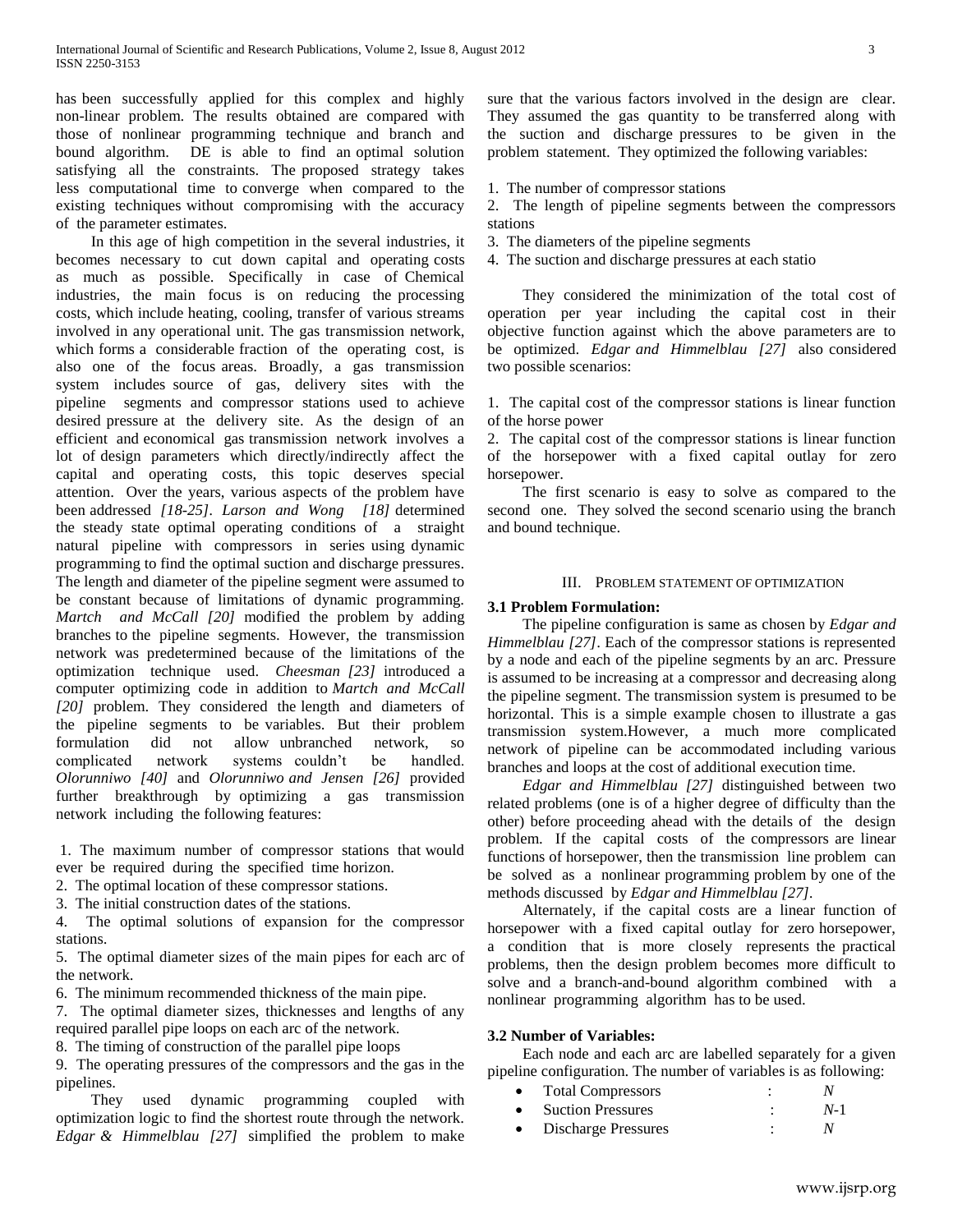Pipeline Lengths & Diameters : *N*  $+1$ 

# **3.3 Variables:**

 Each pipeline segments has the following variables associated with it:

- 1. Flow rate
- 2. Initial pressure
- 3. Outlet pressure
- 4. Pipe diameter
- 5. Pipeline segment length

 As the mass flow rate is fixed, only the last four variables become important and need to be determined for each segment in the present problem.

# **3.4 Assumptions:**

The following assumptions are made:

1. Each compressor functions adiabatically with an inlet temperature equal to that of the surroundings.

2. Pipeline segment is long so that by the time gas reaches the next compressor it returns to the ambient temperature.

3. The annualized capital costs for each pipeline segment depend on pipe diameter and length, and have been taken as \$870/(inch)(mile)(year) as reported by *Martch and McCall [20].*

4. The rate of work of one compressor is estimated using the following correlation:

 $W = (0.08531) Q^{k-1}T_1[(\overline{ps})^{z(k-1)/k} - 1]$ Where

 $k = C_p/C_v$  for gas at suction conditions = 1.26 [28]

 $z =$  compressibility factor of gas at suction conditions

 $p_s$  = suction pressure, psia

 $p_d$  = discharge pressure, psia

 $T<sub>I</sub>$  = suction temperature = 520<sup>0</sup>R

 $Q =$  flow rate into the compressor, MMSCFD (million standard cubic feet per day)

*W* = rate of work, horsepower

5. the cost is a linear function of horsepower with a fixed initial capital outlay

 $($70.00/(hp)(year) + $10,000)$ , which takes the installation costs, foundation, etc. into account

#### **3.5 Objective Function:**

 As the objective in this study is to **minimize the cost**, the objective function comprises of the sum of the yearly operating and maintenance costs of the compressors in addition to the sum of the discounted capital costs of the pipeline segments and compressors.

n  
\n
$$
f = \sum_{i=1}^{n} [Cc + {Co (0.08531) Q_i^{k-i}T_1[(\mathfrak{ps})^{z(k-1)/k} -1 ]}]
$$
  
\n $i = 1$ 

where,

 $n =$  number of compressors in the system

 $m =$  number of pipeline segments in the system  $(= n + 1)$ 

- *N*  $C_0$  = annual operating cost,  $\frac{\sqrt{p}}{2}$  (hp)(year)
	- $C_c$  = compressor capital cost,  $\frac{\sqrt{p}}{2}$  (hp)(year)
	- $C_s$  = pipe capital cost,  $\frac{\sqrt{(\text{in})(\text{mile})(\text{year})}}{(\text{in})(\text{year})}$
	- $L<sub>i</sub>$  = length of pipeline segment *j*, mile
	- $D_i$  = diameter of pipeline segment *j*, inch

 *Edgar and Himmelblau [27]* justified the reason why a branch and bound technique is required to solve the design problem for second scenario along with non-linear programming because of the limitations of non-linear programming. However, GA has the capability of dealing with above complications as it is a population-based search algorithm.

#### **3.6 Inequality Constraints:**

 A constraint is there for operation of each compressor as the discharge pressure is always greater than or equal to the suction pressure:

$$
\frac{pdi}{psi} \ge 1 \qquad \qquad i = 1, 2, \dots, n
$$

and the compressor ratio should not exceed some prespecified maximum limit K

pdi

$$
\overline{\mathbf{psi}} \leq \mathbf{K}_i \qquad \qquad i = 1, 2, \dots, m
$$

Also, the upper and lower bound are placed on each of the four variables:

$$
\begin{aligned} p_{di}^{min} &\leq p_{di} \leq {p_{di}}^{max} \\ p_{si}^{min} &\leq p_{si} \leq {p_{si}}^{max} \\ L_i^{min} &\leq L_i \leq L_i^{max} \\ D_i^{min} &\leq D_i \leq D_i^{max} \end{aligned}
$$

#### **3.7 Equality Constraints:**

 For the gas transmission network chosen in the problem, there are two classes of equality constraints. First, as the length of the system is fixed, there would be three constraints for two branches as given below:

$$
N_{1-1} N_{1} + N_{2}
$$
  
\n
$$
\sum L j + \sum L j
$$
  
\n
$$
j = 1 \t j = N_{1}
$$
  
\n
$$
N_{1-1} N_{1} + N_{2} + N_{3} + 1
$$
  
\n
$$
\sum L j + \sum L j
$$
  
\n
$$
j = 1 \t j = N_{1} + N_{2} + 1
$$
  
\n
$$
N_{1-1}
$$
  
\n
$$
\sum L j = 110
$$
  
\n
$$
j = 1
$$

where  $L_1^*$  &  $L_2^*$  represents the length of a branch. Secondly, each pipeline segment must satisfy the Weymouth flow equation *[29]*: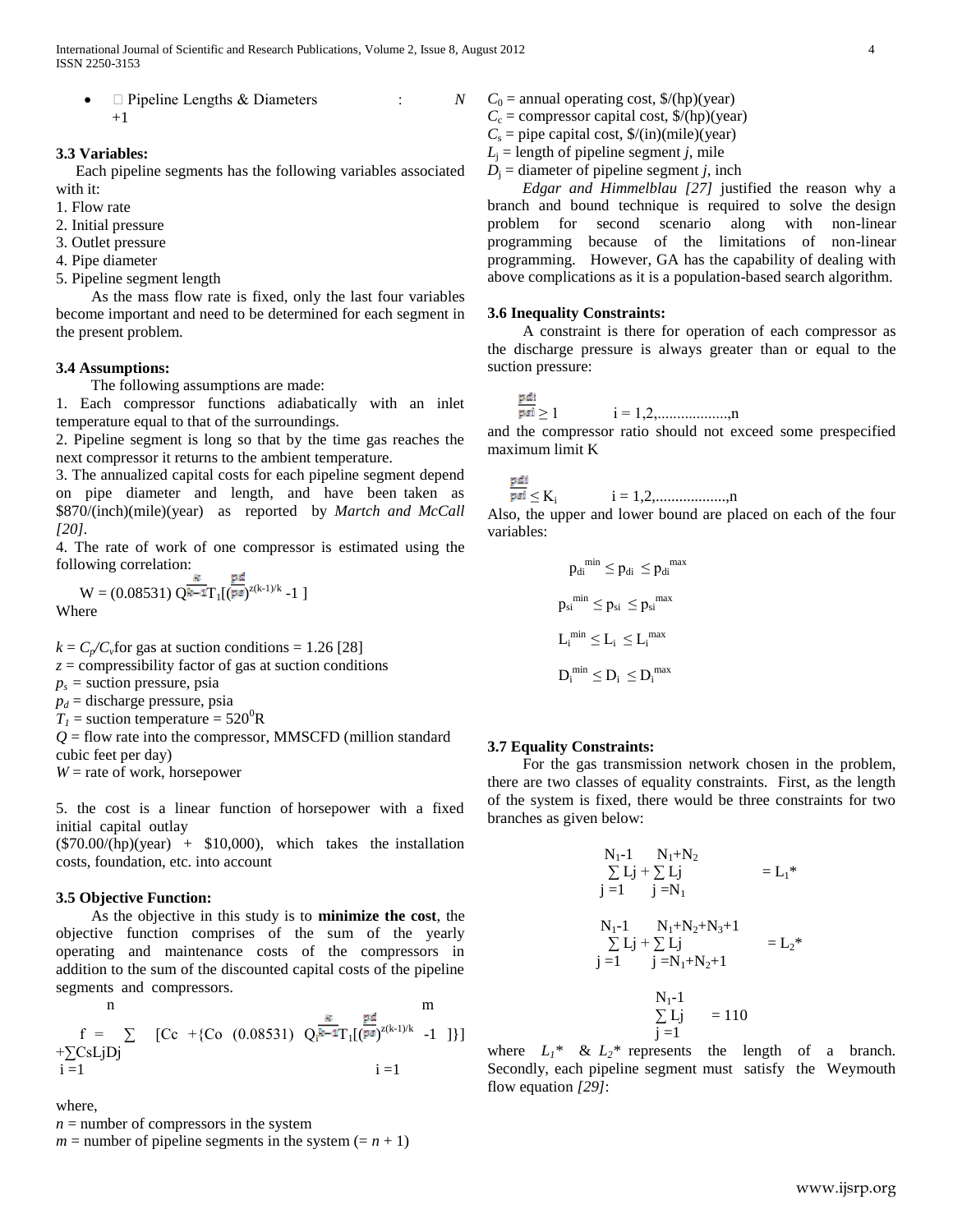$$
Qj = 871 \text{ Dj}8/3[(p_d^2 - ps^2)/L_j]^{0.5}
$$

where  $Q_j$  is a fixed number, and  $p_d$  &  $p_s$  are the discharge pressure & suction pressure at the entrance and exit of the segment respectively.

# IV. COMPUTER SIMULATION

# **4.1 Genetic Algorithm:**

 A genetic algorithm is a member of class of search algorithms based on artificial evolution *Holland,1975[50]*. GAs simulate mechanisms of population genetics and natural rule of the survival in pursuit of the ideas of adaptation. The GA search, sometimes with the modifications to the simple GA formulation, has been shown to perform efficiently in a number of applications. This efficiency indicates the robustness of the search method that underlies the GA approach and the flexibility of the formulation itself *Goldberg, 1989[35].*

 In recent years a number of researchers have applied the genetic algorithm technique to certain aspects of the design of pipeline system. *Goldberg and Kuo 1987[37]* applied the traditional GA to the optimization of the operation of steady state serial gas pipeline consisting of 10 pipes and 10 compressor stations each containning 4 pump in series. The objective in that study was to minimize power while supplying a specified flow and maintaining allowable pressure. *David and Goulter 1994[51]* used Gas to optimize the layout of the branched rectilinear network, such as rural natural gas or water distribution system. The optimal layout in that case was assumed to be one of least length. The layout solutions were represented by blocks of binary code, and new GA operators of recombination and perturbation were introduce to reduce the number of infeasible solutions created by traditional GA operators of crossover and mutation. *Walters and Lohbeck 1993[52]* studies the case of pipe networks with one demand pattern and no constraints on minimum pipe diameters. They showed that GA effectively converges to nearoptimal branched network layouts, as selected from a directed base graph which defines a set of possible layouts. In that study the nodal connectivity within the trial branched network solution was represented by the string of code. Alternative GA coding schemes, including a binary representation and an integer representation, were also investigated in that study. *Walters and Cembrowicz 1993[53]* extended these concepts using linear programming for the optimal selection of pipe sizes for branched pipe networks generated by GA. The combination of Gas, graph theory, and linear programming was found by *Walters and Cembrowicz 1993[53]* to be the basis for an effective search for near optimal branched pipe network design.

# **4.1.1 Coded Strings:**

 The genetic algorithm requires that the decision variables describing trial solution to the pipeline network design problem be represented by a unique code string of finite length. This coded string is similar to the structure of chromosome of genetic code. Consider a coded string consisting of 21 coded substrings each of 4 binary bits. This code string of 84 binary bits. A selected mapping between the coded substring and the design variables associates the artificial genetic code with pipeline design.

# **4.1.2 Fitness of the Coded String:**

 The fitness of the code string representing a pipe network design is determined by both the pipe cost and hydraulic performance of pipe network design. The cost of pipe network design is taken as the sum of

- 1. Material, construction, maintenance, and operation costs
- 2. Penalty costs (where the minimum pressure requirements are violated).

 A steady state hydraulic analysis of the pipeline network design is perform to asses the hydraulic feasibility of the proposed system. This hydraulic analysis involves the prediction of the flows in the pipes and hydraulic heads at the nodes in the pipe network under steady state conditions. The hydraulic analysis method adopted in this study uses the *Newton-Raphson* technique applied to the set of simultaneous nonlinear algebraic equations in terms of the unknown flow corrections around the loops. These are called the loop equations *Epp and Fowler,1970 [54] & Wood and Rayes 1981[55]* demonstrated the reliability of this method.

 As hydraulic analysis is required for all new strings during the GA run, this can be computationally intensive. As part of this research, we have implemented sparse matrix techniques to ensure the hydraulic solver is as fast as possible.

### **4.2 A simple Genetic Algorithm:**

 A brief description of the steps in using simple genetic algorithms for pipe network optimization is repeated here for completeness *Simpson et al.,1993[56]:*

- **4.2.1 Generation of initial population:** The GA randomly generates an intial population of coded strings representing strings on pipeline network solution of population size N (typically  $N= 100$  to 1000). Each bit position in the string takes on the value of either 1 or 0. Each of the N strings of random starting population represents a possible combination of pipes sizes and thus represents a different configuration of pipe network.
- **4.2.2 Computation of network cost:** The GA considers each of the N strings in the population in turn. It decodes each sub-string into the corresponding pipe size and computes the total material and construction cost. The GA determines the costs of each trail pipe network design in the current population.
- **4.2.3 Hydraulic analysis of each network:** A steady state hydraulic network solver computes the heads and discharges under the specified demand patterns for each of the network designs in population. The actual nodal pressures are compared with minimum allowable pressure heads, and any pressure deficits are noted.
- **4.2.4 Computation of Penalty cost:** The GA assign a penalty cost for the each demand pattern if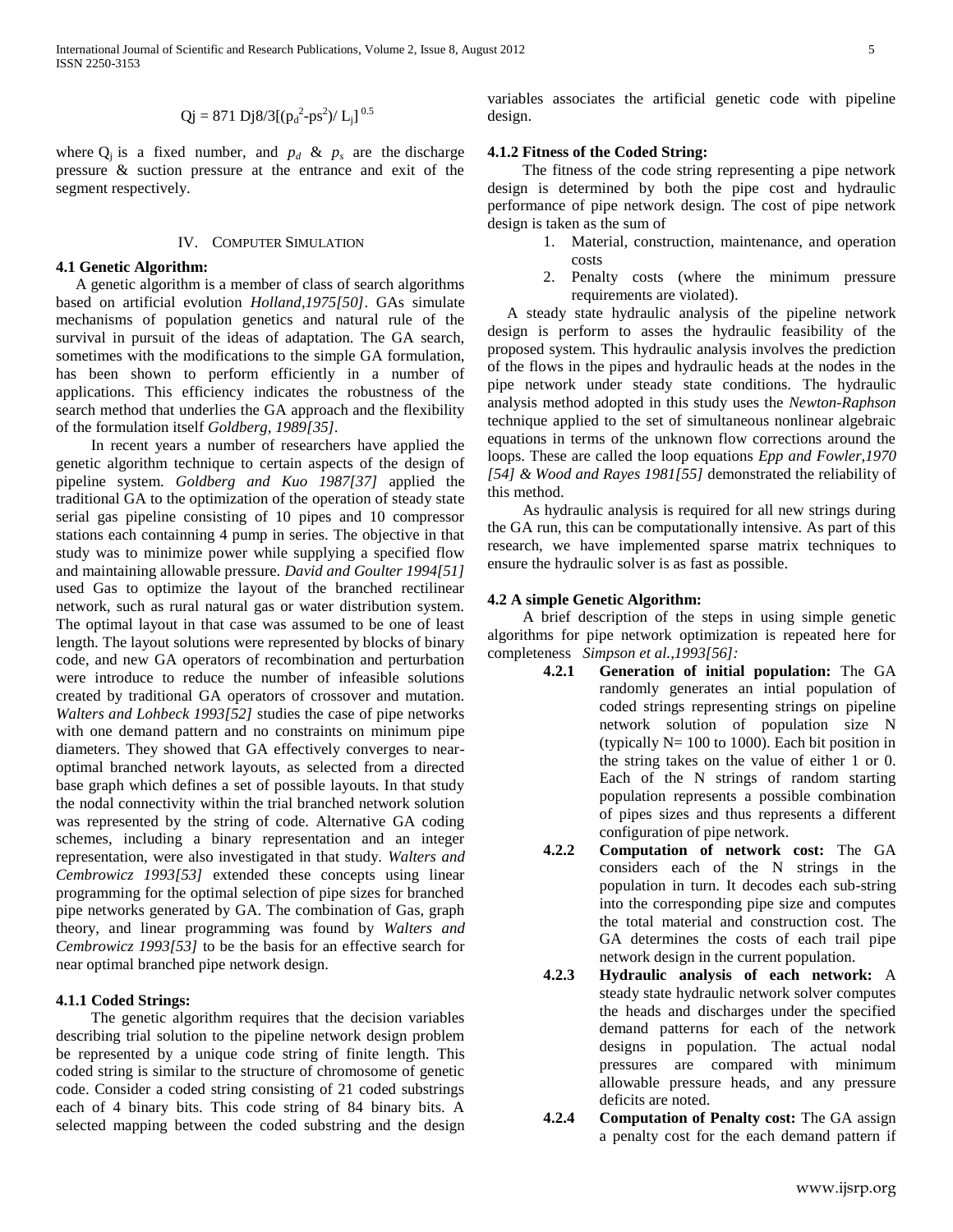the pipe network design does not satisfy the minimum pressure constraints. The pressure violation at the node which the pressure deficit is maximum is used as the basis for computation of the penalty factor k, which is measure of the cost of deficit of one unit of pressure head.

- **4.2.5 Computation of total network cost:** The total cost of each network in the current population is taken as the sum of the network cost (step 2) plus the penalty cost ( step 4).
- **4.2.6 Computation of the fitnesses:** The fitness of the coded string is taken as some function of the total network cost. The GA computes the fitness for each proposed pipe network cost.The GA compute the fitness for each proposed pipe network in the current population as the inverse of the total network cost from step5. Two other forms of fitness function were tried; however, the use of the intensive was found to be the most effective in GA search.
- **4.2.7 Generation of new population using the selection operator:** The GA generates new members of the next generation by a selection scheme. The probability of selection of string i, pi , to go into the next generation of N members using a proportionate selection method is given by

$$
\mathbf{N}^{\mathbf{r}}
$$

$$
p_i = f_i / \sum_{j=1}^{f_i}
$$
 (1)

Where fi is the fitness of the string i (determined in step 6)

- **4.2.8 The crossover operator:** Crossover is partial exchange of bits between two parent strings to form two offspring strings. Crossover occurs with some specified probability of crossover pc for each pair of parent strings selected in step 7. To perform one-point crossover, a crossover point is randomly selected along the strings. The crossover operator exchanges the bits after the crossover point between the two selected parent strings.
- **4.2.9 The mutation operator:** Mutation occurs with some specified probability of mutation pm for each bit in the strings which have undergone crossover. The bitwise complement mutation operator changes the value of the bit to the opposite value (i.e., 0 to 1 or 1 to 0).
- **4.2.10 Production of Successive generations:** The use of the three operators described above produces a new generation of pipe network design using step 2 to 9. The GA repeats the process to generate successive generations. The least cost string (e.g., the best 20) are stored and updated as cheaper cost alternatives are

generated. Tpyically, A GA will evaluate between 100 and 1000 generations

# **4.3 Real- Coded Gentic Algorithm:**

 Over the past few years, many researchers have been paying attention to real-coded evolutionary algorithms, particularly for solving real-world optimization problems.

 Among numerous studies on development of different recombination operators, blend crossover (BLX), simulated binary crossover (SBX), unimodal normal distribution crossover (UNDX), simplex crossover (SPX) are commonly used. A number of other recombination operators, such as arithmetic crossover, intermediate crossover, extended crossovers are similar to BLX operator. A detailed study of many such operators can be found elsewhere *(Deb, 2001[57]; Herrera et al, 1998[58])*. In the recent past, GAs with some of these recombination operators have been demonstrated to exhibit selfadaptive behaviour similar to that in evolution strategy (ES) and evolutionary programming approaches.

 *Beyer and Deb (2001)[59]* argued that a recombination operator may have the following two properties:

- 1. Population mean decision vector should remain the same before and after the recombination operator.
- 2. Variance of the intra-member distances must increase due to the application of the recombination operator.

 Since the recombination operator does not use any fitness function information explicitly, the first argument makes sense. The second argument comes from the realization that selection operator has a tendency to reduce the population variance. Thus, population variance must be increased by the recombination operator to preserve adequate diversity in the population. The population mean can be preserved by several ways. One method would be to have individual recombination events preserving the mean between the participating parents and resulting offspring. We call this approach as the *meancentric* recombination. The other approach would be to have individual recombination event biasing offspring to be created near the parents, but assigning each parent an equal probability of creating off springs in its neighbourhood. This will also ensure that the population mean of the entire offspring population is identical to that of the parent population. We call this latter approach the *parent-centric* recombination.

 Recombination operators such as unimodal normal distribution crossover (UNDX), simplex crossover (SPX), and blend crossover (BLX) are mean-centric approaches, whereas the simulated binary crossover (SBX) and fuzzy recombination (Voigt et al., 1995[60]) are parent-centric approaches. *Beyer and Deb (2001)[59]* have also shown that these operators may exhibit similar performances if the variance growth under recombination operator can be matched by fixing their associated parameters. In this paper, we use UNDX and SPX as representative meancentric recombination operators and a multi-parent version of SBX as a parent-centric recombination operator.

 To implement the genetic algorithm technique, following parameters are to be selected:

- Population Size  $(n)$  usually 200-1000.
- Number of Run usually- 10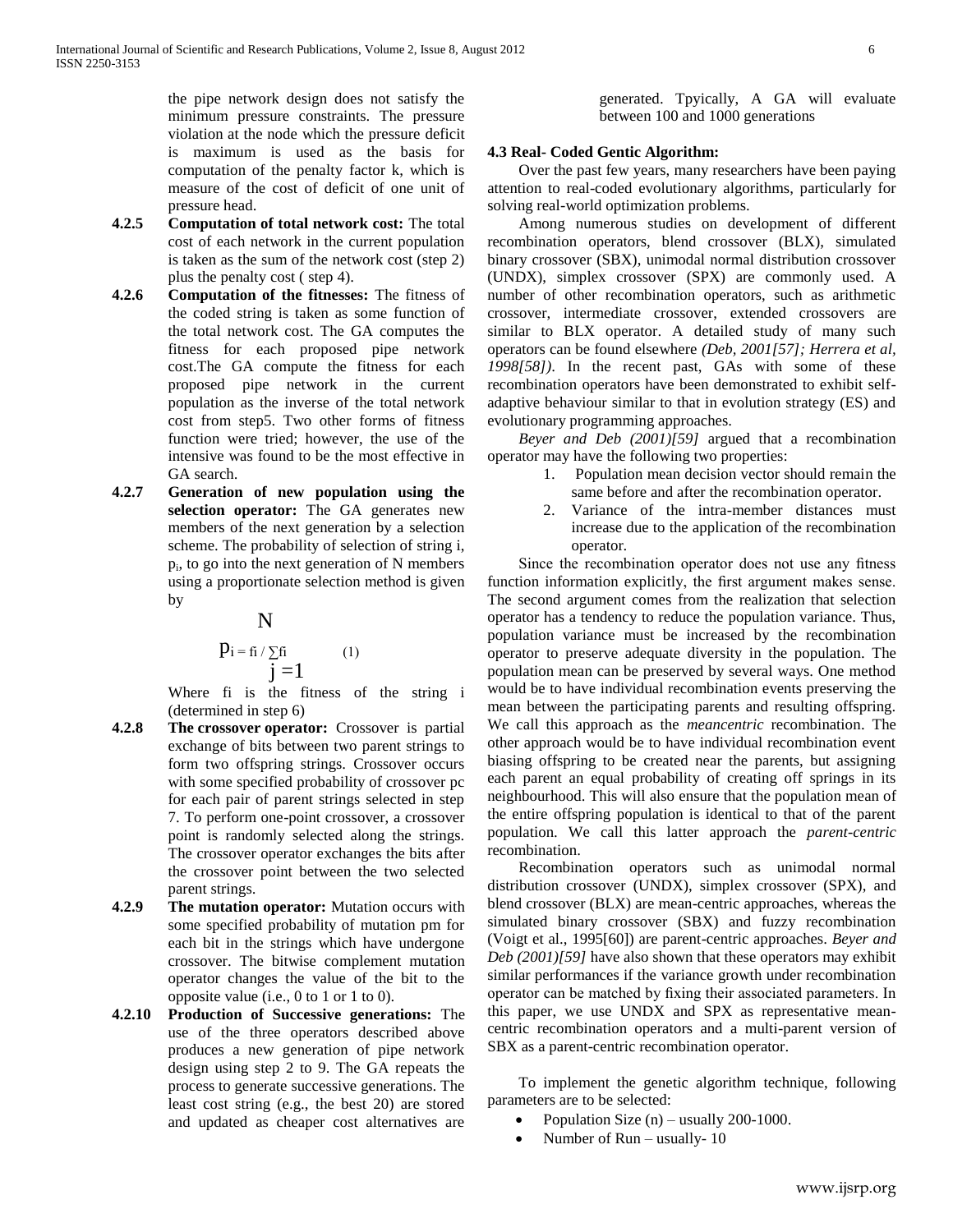Probability of Crossover  $(p_c)$  – usually -0.7-1.0

Probability of Mutation  $(p_m)$  – usually -0.01-0.05 Basic guideline for computing  $p_m$  are :

$$
p_m \ge 1/n
$$
  

$$
p_m \le 1/l
$$

Where

 $n =$  Population Size  $l =$ Length of the string.

# **4.4 Advantages of Genetic Algorithm:**

 Genetic algorithm have a number of advantage over other mathematical programming technique *Goldberg1989 [35]*. In the context of the optimization of the pipeline network design, some advantages includes the following:

- 1. GAs deal directly with a population of solutions at any one time. These are spread through the solution space, so the chance of reaching the global optimum is increased significantly.
- 2. Each solution consists of set of discrete pipe size. One does not does not have to round diameters up or down to obtain the final solution.
- 3. GAs identify a set of solution of pipeline network configuration that are close to minimum cost solution. These configurations may correspond to quite different design that can be compared in terms of other importance but nonquantifiable objectives.
- 4. GAs use objective function or fitness information only, compared with more traditional methods that rely on existing and continuity of derivatives or other auxiliary information.

5 6 7

1 2 3 4

 500 psia 600 MMSCFD

 $\overline{\mathcal{N}}$   $\overline{\mathcal{N}}$   $\overline{\mathcal{N}}$  600 psia

\* Genetic algorithms do not necessarily guarantee that the global optimum solution will be reached, although experience indicates that they will give near-optimal solution after a reasonable number of evalutions.

#### V. SIMULATION RESULTS

 If the objective function is formulated in terms of cost, the vector that yields the lesser cost replaces the population member in the initial population. If the objective function is in terms of profit function, then the vector with greater profit replaces the population member in the initial population. This procedure is continued till some stopping criterion is met. This may be of two kinds. One may be some convergence criterion that states that the error in the minimum or maximum between two previous generations should be less than some specified value (standard deviation may be used). The other may be an upper bound on the number of generations. The stopping criteria may be a combination of the two as well. Either way, once the stopping criterion is met, the computations are terminated.

 *Fig. (1.1)* shows the design problem outlined. The maximum number of compressors in branches 1, 2, and 3 are set at 4, 3, and 3 respectively. The input pressure was fixed at 500 psia at a flow rate of 600 MMSCFD, and the two output pressures are 600 and 300 psia respectively for branches 2 and 3. The total length of the branches 1 and 2 put together is constrained to be 175 miles, whereas the total length of the branches 1 and 3 put together is constrained to be 200 miles.



**Fig. 1.1 Initial Configuration of gas transmission network**

 In the genetic algorithm formulation the eight decision variable in the case study network were each represented by a three bit binary substring representing eight possible alternatives as either new pipes, duplicated pipes or cleaning of an existing pipes. We have arranged the options for existing pipe in table 1 in term of the design parameter. The GA deals with a 24 bit binary string comprising the eight by three bit substrings representing the pipe network to be optimized. The Penalty cost for each loading case taken as the product of the maximum of all the pressure head constraint violations times a specified penalty Multiplier, K ( \$/year). We choose value of K is very high.We develop a C program of a three operator GA couple with RGA tool. The program perform a hydraulic network analysis at each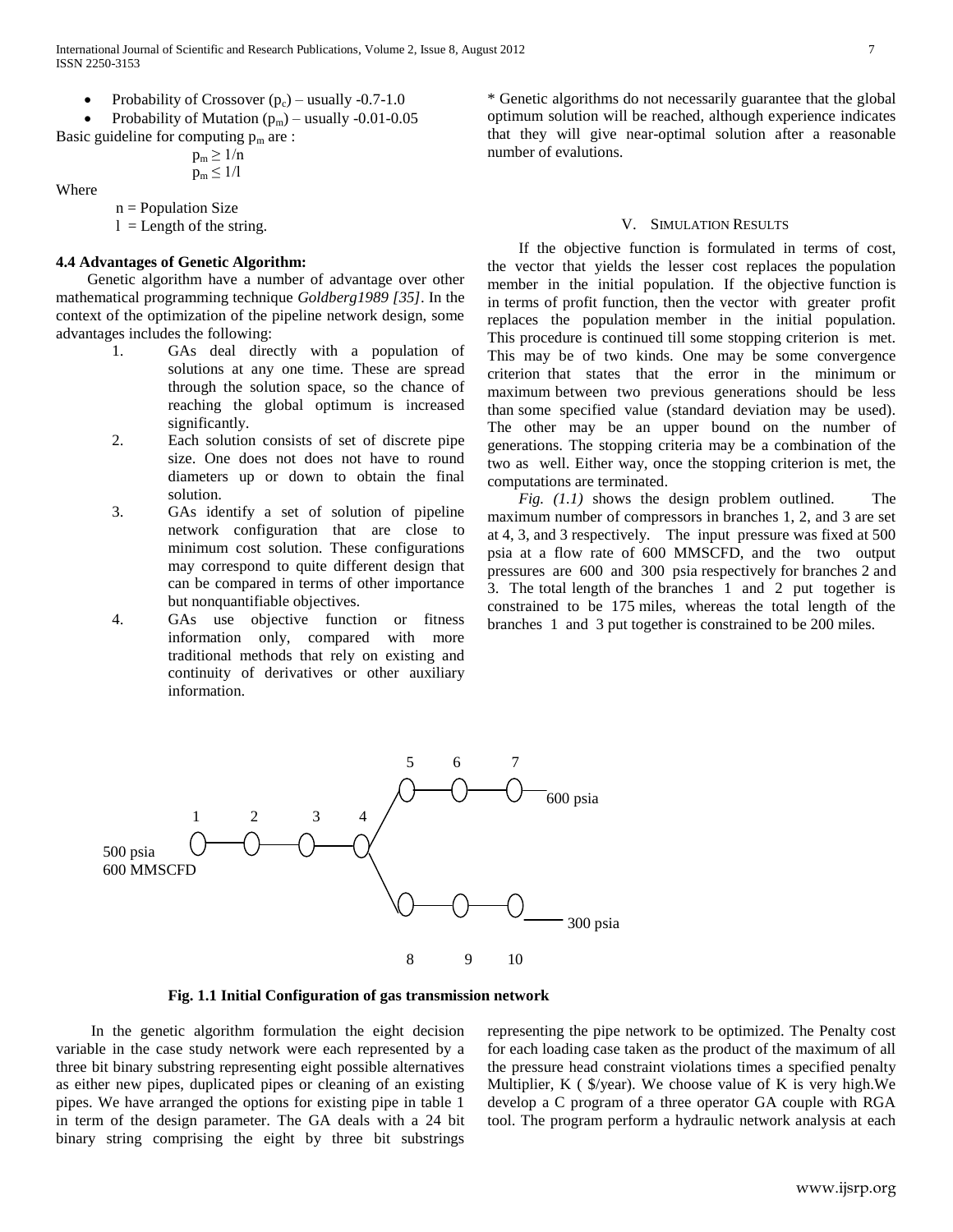function evaluation in the hydraulic solver to minimise computation time.

 The lower bound on the diameter of all pipeline segments is set at 4 inches. A lower bound of 2 miles is placed on each pipeline segment to ensure that the natural gas is at ambient conditions. The resulting solution obtained for suction **pressure range (300, 900) & K (1.2, 2.0)** to the design problem as shown in Fig.1.1 using the cost relation are shown in Fig. 1.2 & Table-1.



**Fig: 1.2. Final optimal gas transimission pipeline network for ps(300, 900) & K(1.2, 2.0)**

**Table-1.** Results of Genetic Algorithm run for 1000 Evaluations for  $p_s(300, 900)$  & K(1.2, 2.0):

| تمسل | $p_d$<br>psia) | $p_{s}$<br>psia) | υ,<br>inch) | Length<br>miles) | (MMSCFD) |
|------|----------------|------------------|-------------|------------------|----------|
|      | 618.15         | 515.12           | 41.87       | 110.00           | 600      |
|      | 620.15         | 600.00           | 39.18       | 65.00            | 300      |
|      | 620.15         | 300.00           | 26.14       | 90.00            | 300      |

 As can be seen from the above results, all the constraints are satisfied with this optimal gas transmission network. Also, a single network has been obtained using GA .The optimum values of objective function is obtained as *15712836 \$/yr* .

 The resulting solution obtained for suction pressure range  $(300, 2000)$  & K  $(1.2, 5.0)$  to the design problem as shown in Fig.4.1 using the cost relation are shown in Fig. 1.3 & Table-2.



**Fig: 1.3**. **Final optimal gas transimission pipeline network for ps(300,2000) & K(1.2,5.0)**

Table-2: Results of Genetic Algorithm run for 1000 Evaluations for p<sub>s</sub>(300,2000) & K(1.2,5.0)

| ∸ | $p_d$<br>psia) | Ρs<br>psia) | υ<br>inch) | Length<br>miles) | (MMSCFD) |
|---|----------------|-------------|------------|------------------|----------|
|   | 620.70         | 516.43      | 41.        | 110.00           | 600      |
|   | 638.45         | 600.00      | 34.61      | 65.00            | 300      |
| ູ | 638.45         | 300.00      | 25.78      | 90.00            | 300      |

 As can be seen from the above results, all the constraints are satisfied with this optimal gas transmission network. Also, a single network has been obtained using GA. The optimum values of objective function is obtained as 14088050 *\$/yr*.

 Now we can see from the above results, if we diversified the suction pressure range (300,900) to (300, 2000) and maximum compression ratio  $(1.2, 2.0)$  to  $(1.2, 5.0)$  then we observed no significant change in suction and delivery pressure of the compressor but due to significant reduction in the diameter of the second pipe seqment diversified the cost from 15712836 \$/yr to 14088050 \$/yr. Hence second solution is prominient one. So GA gives the more and more accurate result after number of alteration.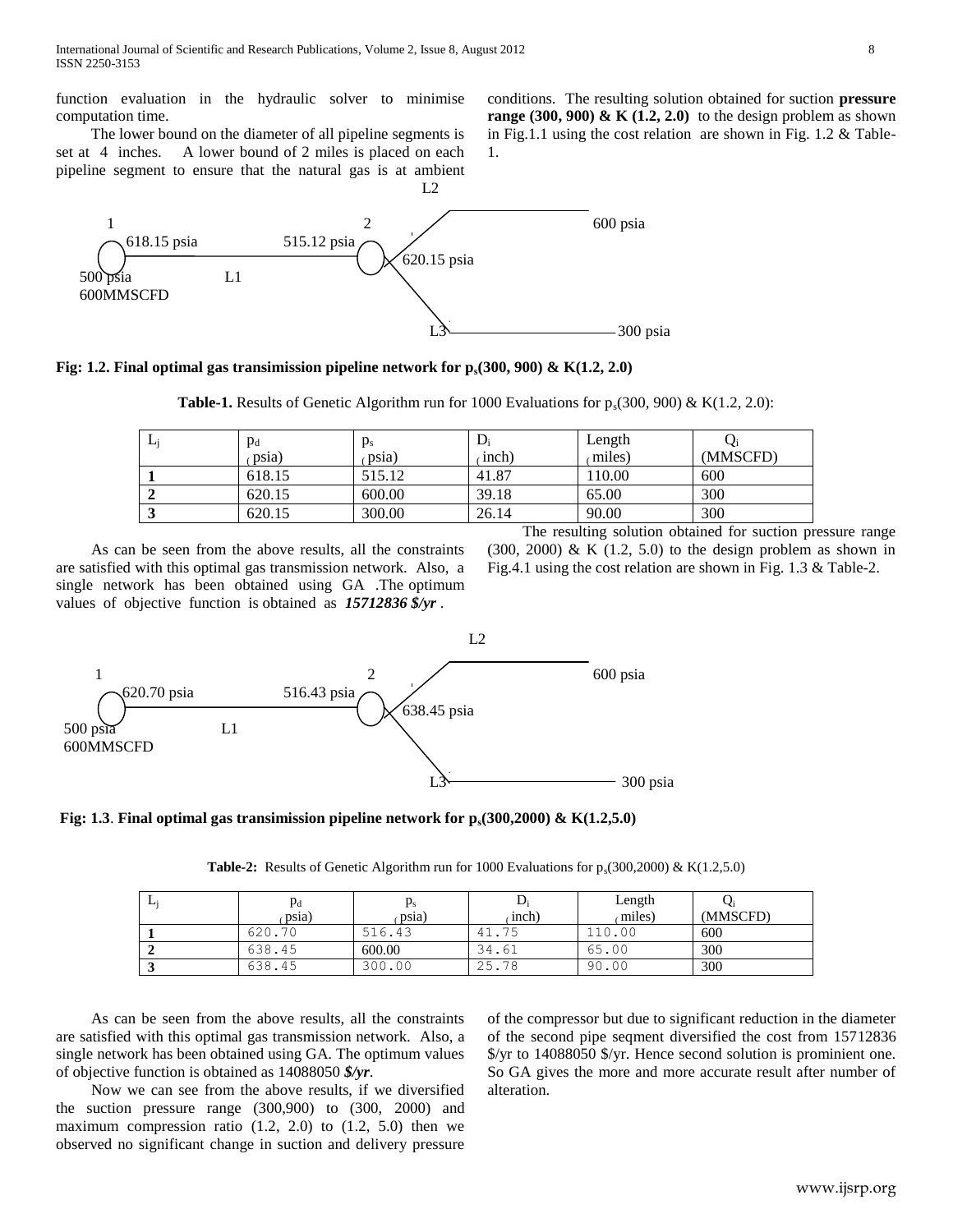# VI. DISCUSSION

 We have presented a methodology for the application of genetic algorithm technique to pipeline network optimization. The GA codes the pipe sizes available for selection as binary strings. We have used a simple three-operator genetic algorithm namely reproduction, crossover, and mutation. Results represented to show that the genetic algorithm techniques are very effective in finding near-optimal or optimal solutions for a case study network in relatively few evaluations.

 The results from genetic algorithm technique have been compared with both complete enumeration and non linear optimization. One may only complete enumeration of pipeline network with relatively few pipes. Non linear optimization is an effective technique when applied to a small network expansions such as for the case study network; however, the problem of rounding up and down of continuous solution to discrete pipe size must be addressed.The non linear programming method only generate one solution. The GA technique generates a whole class of alternatives solutions close to optimum. One of these alternative solutions may actually be preferred to the optimum solution based on nonquantifiable measures. This is a major benefit of genetic algorithm method. The genetic algorithms technique is infancy, and further development should provide improvements in these search method for practical problem.

# VII. RECOMMENDATION FOR FUTURE WORK

 The result of GAs depend on **Population Size, Number of run, Seed of random number, Probability of crossover, Probability of Mutation,** which is not covered in this project. In Future, we can study all above parameters and obtain the better results.

#### **REFERENCES**

- [1] R.L. Salcedo, Solving Nonconvex Nonlinear Programming Problems with Adaptive Random Search. Industrial & Engineering Chemistry Research, **31**, 262, 1992.
- [2] C.A. Floudas, Nonlinear and mixed-integer optimization. Oxford University Press, New York, 1995.
- [3] D. Dasgupta and Z. Michalewicz, Evolutionary algorithms in Engineering Applications, 3-23, Springer, Germany, 1997.
- [4] G.C. Onwubolu, and B.V. Babu, New Optimization Techniques in Engineering. Springer-Verlag, Heidelberg, Germany, 2003 (In Print).
- [5] K. Price, and R. Storn, Differential Evolution-A Simple Evolution Strategy for Fast Optimization,
- [6] Dr. Dobb's Journal, Vol. 22, pp. 18-24 and 78, 1997.
- [7] R. Storn, Differential Evolution Design of an IIR-filter with Requirements for Magnitude and Group Delay, International Computer Science Institute, TR-95-026, 1995.
- [8] F.S. Wang, C.H. Jing, and G.T. Tsao, "Fuzzy-decision-making problems of fuel ethanol production using genetically engineered yeast", Industrial & Engineering Chemistry Research, **37**, 3434-3443, 1998.
- K.K.N. Sastry, L. Behera, and I.J. Nagrath, "Differential evolution based fuzzy logic controller for nonlinear process control", Fundamenta Informaticae: Special Issue on Soft Computation, 1998.
- [10] J.P. Chiou, and F.S. Wang, Hybrid method of evolutionary algorithms for static and dynamic optimization problems with application to a fed-batch fermentation process. Computers & Chemical Engineering, **23**, 1277-1291, 1999.
- [11] F.S. Wang, and W.M. Cheng, Simultaneous optimization of feeding rate and operation parameters for fed-batch fermentation processes. Biotechnology Progress, **15** (5), 949-952, 1999.
- [12] R. Joshi, and A.C. Sanderson, "Minimal representation multi-sensor fusion using differential evolution". IEEE Transactions on Systems, Man and Cybernetics, Part A **29,** 63-76, 1999.
- [13] M.H. Lee, C. Han, and K.S. Chang, " Dynamic optimization of a continuous polymer reactor using a modified differential evolution" .Industrial & Engineering Chemistry Research, **38** (12), 4825-4831, 1999.
- [14] S.H. Dollena, M.A. David, and J.S. Arnold, "Determining the number of components in mixtures of linear models" . Computational Statistics & Data Analysis, **38**, 15-48, 2001.
- [15] A. Kyprianou, K. Worden, and M. Panet, " Identification of hysteretic systems using the differential evolution algorithm" . Journal of Sound and Vibration, **248** (2), 289-314, 2001.
- [16] J.C. Lu, and F.S. Wang," Optimization of Low Pressure Chemical Vapour Deposition Reactors Using Hybrid Differential Evolution" . Canadian Journal of Chemical Engineering, 79 (2), 246-254, 2001.
- [17] F.S. Wang, T.L. Su, and H.J. Jang, "Hybrid Differential Evolution for Problems of Kinetic Parameter Estimation and Dynamic Optimization of an Ethanol Fermentation Process" . Industrial & Engineering Chemistry Research, **40**(13), 2876-2885, 2001.
- [18] R.E. Larson, and P.J.Wong, " Optimiztion of Natural Gas System via Dynamic Programming", Industrial and Engineering Chemistry, AC 12(5), 475-481,1968.
- [19] G.E. Graham, D.A. Maxwell, and A. Vallone, "How to Optimize Gas Pipeline Networks" , Pipeline Industry, **June,** 41-43, 1971.
- [20] H.B. Martch, and N.J. McCall, " Optimization of the Design and Operation of Natural Gas Pipeline Systems" , Paper No. SPE 4006, Society of Petroleum Engineers of AIME, 1972.
- [21] O. Flanigan, " Constrained Derivatives in Natural Gas Pipeline System Optimization" , Journal of Petroleum Technology, **May,** 549, 1972.
- [22] R.S.H. Mah, and M. Schacham, " Pipeline Network Design and Synthesis" , Advances in Chemical Engineering, **10,** 1978.
- [23] A.P. Cheesman, " How to Optimize Gas Pipeline Design by Computer" . Oil and Gas Journal, **69** (51), December 20, 64, 1971.
- [24] A.P. Cheesman, " Understanding Origin of Pressure is a Key to Better Well Planning" . Oil and Gas Journal, **69** (46), November 15, 146, 1971.
- [25] T.F. Edgar, D.M. Himmelblau, and T.C. Bickel, " Optimal Design of Gas Transmission Network" , Society of Petroleum Engineering Journal, **30**, 96, 1978.
- [26] F.O. Olorunniwo, and P.A. Jensen, " Optimal Capacity Expansion Policy for Natural Gas Transmission Networks – A Decomposition Approach" , Engineering Optimization, **6,** 95, 1982.
- [27] T.F. Edgar, D.M. Himmelblau, Optimization of Chemical Processes, McGraw Hill Book Company, New York, 1988.
- [28] D.L. Katz, Handbook of Natural Gas Engineering, McGraw Hill, New York,1959.
- [29] GPSA, " Gas Processor Suppliers Association", Engineering Data Book, 1972.
- [30] K. Price, and R. Storn, Home Page of Differential Evolution as on June 25, 2003. URL: http[://www.ICSI.Berkeley.edu/~storn/code.html.](www.ICSI.Berkeley.edu/~storn/code.html)
- [31] B.V.Babu, Rakesh Angira, Pallavi G. Chakole, and J.H. Syed Mubeen, Optimal Design of Gas Transmission Network Using Differential Evolution.
- [32] Graeme C. Dandy, Angus R. Simpson, and Laurence J.Murphy, An improved genetic algorithm for pipeline network optimization, Feb 1996.
- [33] Bethke, A.D., Genetic algorithms as function optimizers, doctoral dissertation, 129 pp., Dep. Of Comput. And Commun.Sci., Uni. Of Mich., Ann Arbor, 1981.
- [34] Bhave, P.R., Optimal expansion of water distribution systems, J.Environ. Eng.N.Y., 111(2), 177-197,1985.
- [35] Goldberg, D.E., Genetic Algorithms in Search, Optimization and Machine Learning, 412 pp., Addison-Wesley, Reading, Mass., 1989.
- [36] Goldberg, D.E, Real-coded genetic algorithms, virtual alphabets, and blocking, IlliGAL.Rep. 90001,18pp., Dep.of General Eng., Uni. Of Illi, Urbana-Champain, 1990.